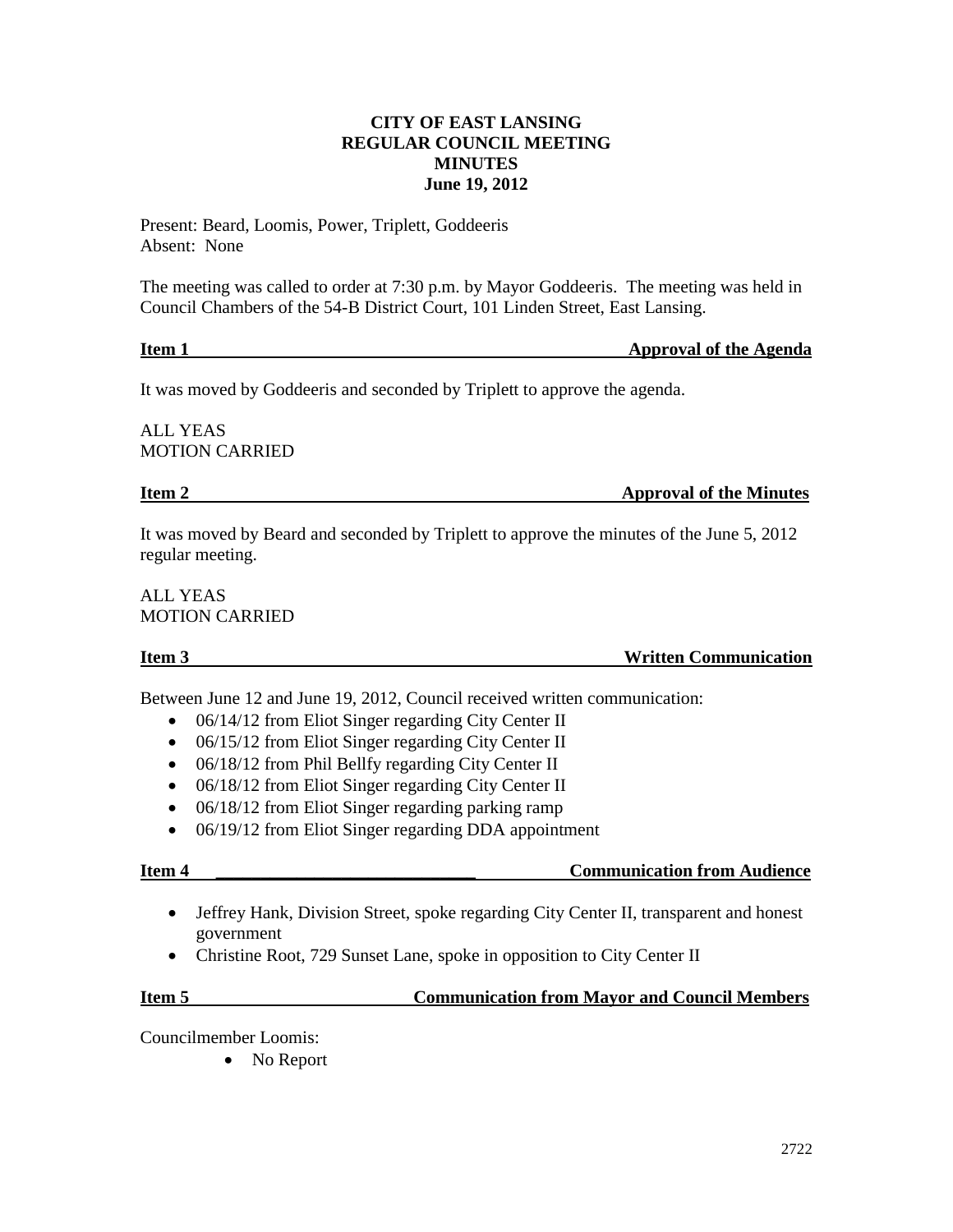Councilmember Beard:

• No Report

Councilmember Power:

- Reminded citizens that Council will review due diligence data for City Center II at a special meeting on Tuesday, June 26, 2012 at 5:00 p.m.
- Distributed two handouts to Councilmembers: 4-step problem solving process and due diligence evaluation list.

Mayor Pro Tem Triplett:

 Reminded citizens that East Lansing Summer Solstice Jazz Festival will be held in Lot # 1 beginning at 4:30 p.m. on Friday and Saturday, June 22 and 23, 2012.

Mayor Goddeeris:

• No Report

### **Item 6 <b>Review of Work Session Actions**

Mayor Goddeeris reviewed the following actions taken at the work session of June 12, 2012:

- 1. Approved the minutes of the May 22, 2012 work session.
- 2. Approved Ann Street Plaza construction drawings.
- 3. Authorized East Lansing Police Department to issue a purchase order to Identix, Incorporated in the amount of \$27,166.00 for the purchase of electronic fingerprint software, hardware, installation and training.

| Item <sub>7</sub> | <b>City Manager's Report</b> |
|-------------------|------------------------------|
|                   |                              |

Deputy City Manager Tim Dempsey:

• Said the latest information on the status of current City construction projects can be found at [www.cityofeastlansing.com/construction.](http://www.cityofeastlansing.com/construction)

**Item 8** City Attorney's Report

City Attorney Tom Yeadon:

• No Report

**Item 9 Consent Agenda**

Deputy City Manager Tim Dempsey reviewed the Consent agenda:

1. Approval of the renewal of health insurance with Physicians Health Plan for the upcoming plan year, July 1, 2012 through June 30, 2013 and authorize the City Manager to sign on behalf of the City.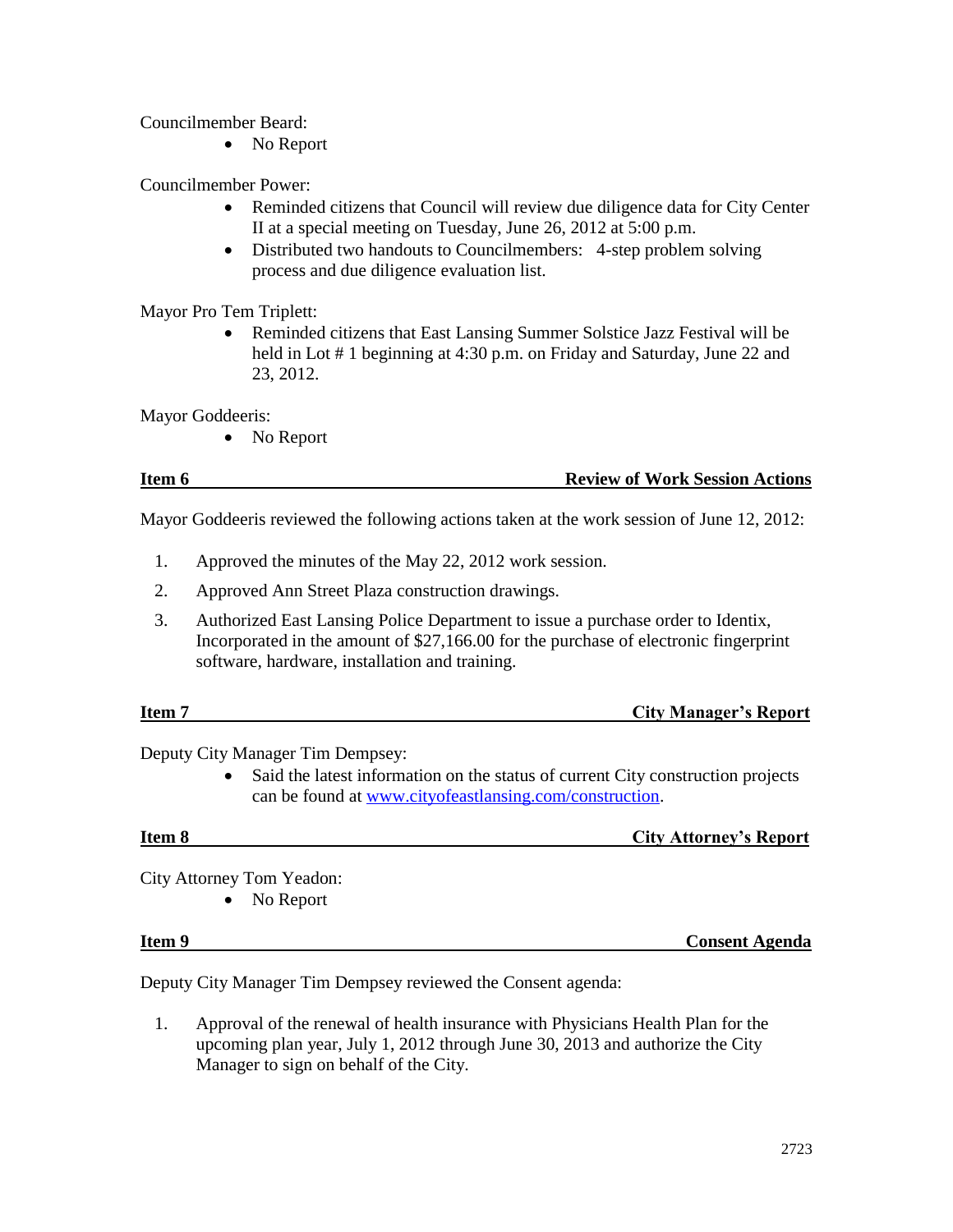- 2. Approval of the re-appointment of Jill Feldpausch to the Building Authority for a full term beginning July 1, 2012 and ending June 30, 2017.
- 3. Approval of the re-appointment of Eric Rosekrans to the Downtown Development Authority for a full term beginning July 1, 2012 and ending June 30, 2015.
- 4. Approval of the re-appointment of Bill Mansfield to the Downtown Development Authority for a full term beginning July 1, 2012 and ending June 30, 2015.
- 5. Approval of the re-appointment of David Krause to the Downtown Development Authority for a full term beginning July 1, 2012 and ending June 30, 2015.
- 6. Approval of the re-appointment of Gretchen Neisler to the Downtown Development Authority for a full term beginning July 1, 2012 and ending June 30, 2015.
- 7. Approval of the re-appointment of Chuck Peterson to the East Lansing-Meridian Water/Sewer Authority Board of Trustees for a full term beginning July 1, 2012 and ending June 30, 2015.
- 8. Approval of an application to the Michigan Liquor Control Commission for a Small Distiller License for Working Bugs, LLC at 2000 Merritt Road.
- 9. Approval of the right-of-way license for Potbelly Sandwich Works, 233 E. Grand River Avenue.
- 10. Approval of the right-of-way license for Moe's Southwest Grill, 551 E. Grand River Avenue.

It was moved by Beard and seconded by Triplett to approve the Consent agenda.

# ALL YEAS MOTION CARRIED

Goddeeris thanked the Health Care Task Force for their hard work in negotiating a decrease in the health care premium.

### **Item 10** Business Agenda

**1. Consideration of the Third Addendum to Agreement for Legal Services with McGinty, Hitch, Housefield, Person, Yeadon & Anderson, P.C.**

It was moved by Loomis and seconded by Beard to approve the Third Addendum to Agreement for Legal Services with McGinty, Hitch, Housefield, Person, Yeadon & Anderson, P.C.

ALL YEAS MOTION CARRIED

Goddeeris said Council has a tentative plan to review status of current outstanding litigation on August 21, 2012, and to review legal services contract and City Attorney performance on September 11, 2012.